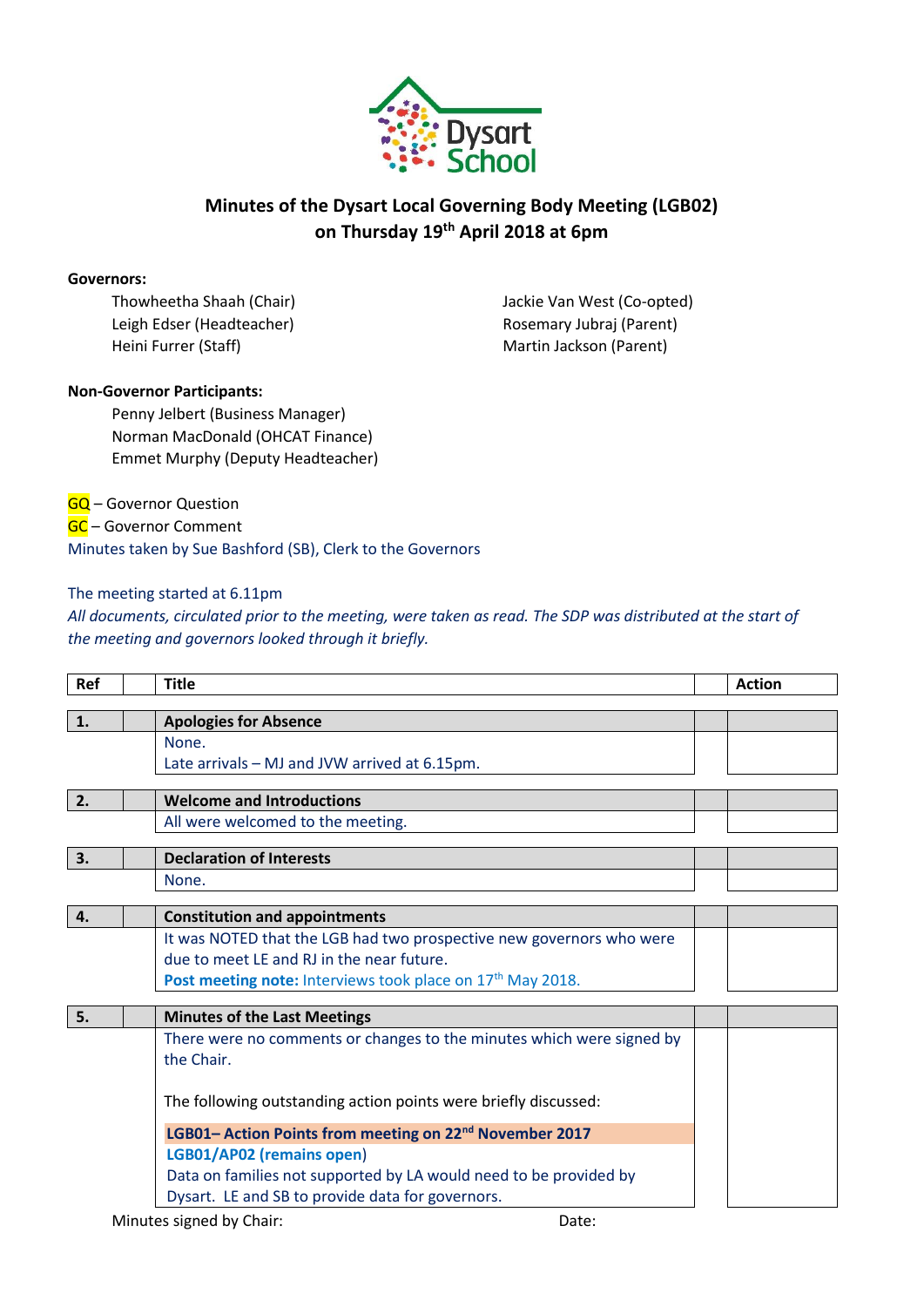| <b>Carried forward to next meeting</b>                                                                                                                        |  |
|---------------------------------------------------------------------------------------------------------------------------------------------------------------|--|
|                                                                                                                                                               |  |
| LGB01/AP05 (remains open)                                                                                                                                     |  |
| The Chair will summarise the governor conference, and sort out papers                                                                                         |  |
| issued on the day, for circulation to all governors.                                                                                                          |  |
| <b>Carried forward to next meeting</b>                                                                                                                        |  |
|                                                                                                                                                               |  |
| LGB01/AP06 (Closed)                                                                                                                                           |  |
| VR headset RA to be carried out.                                                                                                                              |  |
| It was NOTED that the VR headsets are provided by OHCAT. Michael                                                                                              |  |
| Parkinson, OHCAT will draw up a risk assessment (RA) although the                                                                                             |  |
| headsets have been used in school for some time. Governors were made                                                                                          |  |
| aware that Nick Hines (Orange Class Teacher) demonstrated the VR                                                                                              |  |
| headsets in a recent teachers' meeting, but the RA will be provided by the                                                                                    |  |
| Trust.                                                                                                                                                        |  |
| RA to be shown to governors when it is available.                                                                                                             |  |
| LGB01/AP07 (closed)                                                                                                                                           |  |
| Could we be informed if the Scheme of Delegation allows the LGB to have                                                                                       |  |
| the final decision on agreeing the term dates?                                                                                                                |  |
| <b>UPDATE 19/4/18:</b> Governors can agree term dates but dates will need to                                                                                  |  |
| be approved by the Board. Governors cannot approve the number of days                                                                                         |  |
| for an academic year which must remain at 190.                                                                                                                |  |
| An email with 2 possible options for discussion was sent to Governors on                                                                                      |  |
| 19 <sup>th</sup> April prior to the meeting.                                                                                                                  |  |
| Appeal to be put together - all AGREED on this following discussion.                                                                                          |  |
| Post meeting note: Following the meeting, a decision was taken not to                                                                                         |  |
| appeal and to work 190 days bringing students and staff in to school on                                                                                       |  |
| Monday 22 <sup>nd</sup> July.                                                                                                                                 |  |
|                                                                                                                                                               |  |
| LGB02- Action Points from meeting on 23rd February 2017                                                                                                       |  |
| LGB02/AP05 (Closed)                                                                                                                                           |  |
| The office will request that parents and visitors will be asked to lock away<br>tablets unless they are being used specifically for a meeting taking place in |  |
|                                                                                                                                                               |  |
|                                                                                                                                                               |  |
| a meeting room.                                                                                                                                               |  |
| This has now been going on for a considerable amount of time and lockers                                                                                      |  |
| are provided for visitors.                                                                                                                                    |  |
| A meeting will be set up for parents to come in a look at apps used in                                                                                        |  |
| school. Due to the work load of the IT department this has yet to be                                                                                          |  |
| organised.                                                                                                                                                    |  |
| IT dept is overloaded and the meeting for parents to come in and look at                                                                                      |  |
| apps will be revisited in the future. Locking away phones and tablets is                                                                                      |  |
| always an element of trust and staff always ask visitors.                                                                                                     |  |
| LE and EM are taking action - new parents were given a demonstration at                                                                                       |  |
| a recent meeting and looking at what other training sessions can be                                                                                           |  |
| offered to parents.                                                                                                                                           |  |
|                                                                                                                                                               |  |
| LGB02/AP06 (Closed)                                                                                                                                           |  |
| 360 degree audit                                                                                                                                              |  |
| This will be completed by February 2018 by LE and EM; a large part of the                                                                                     |  |
| work has already been done.                                                                                                                                   |  |
| UPDATE: This should be completed by the end of the Autumn term 2017                                                                                           |  |
| and will be reported on at the next LGB meeting in February 2018.                                                                                             |  |
| LE and EM still working - carried forward to meeting in June.<br>Post meeting note: To be tabled at meeting on 12 <sup>th</sup> June.                         |  |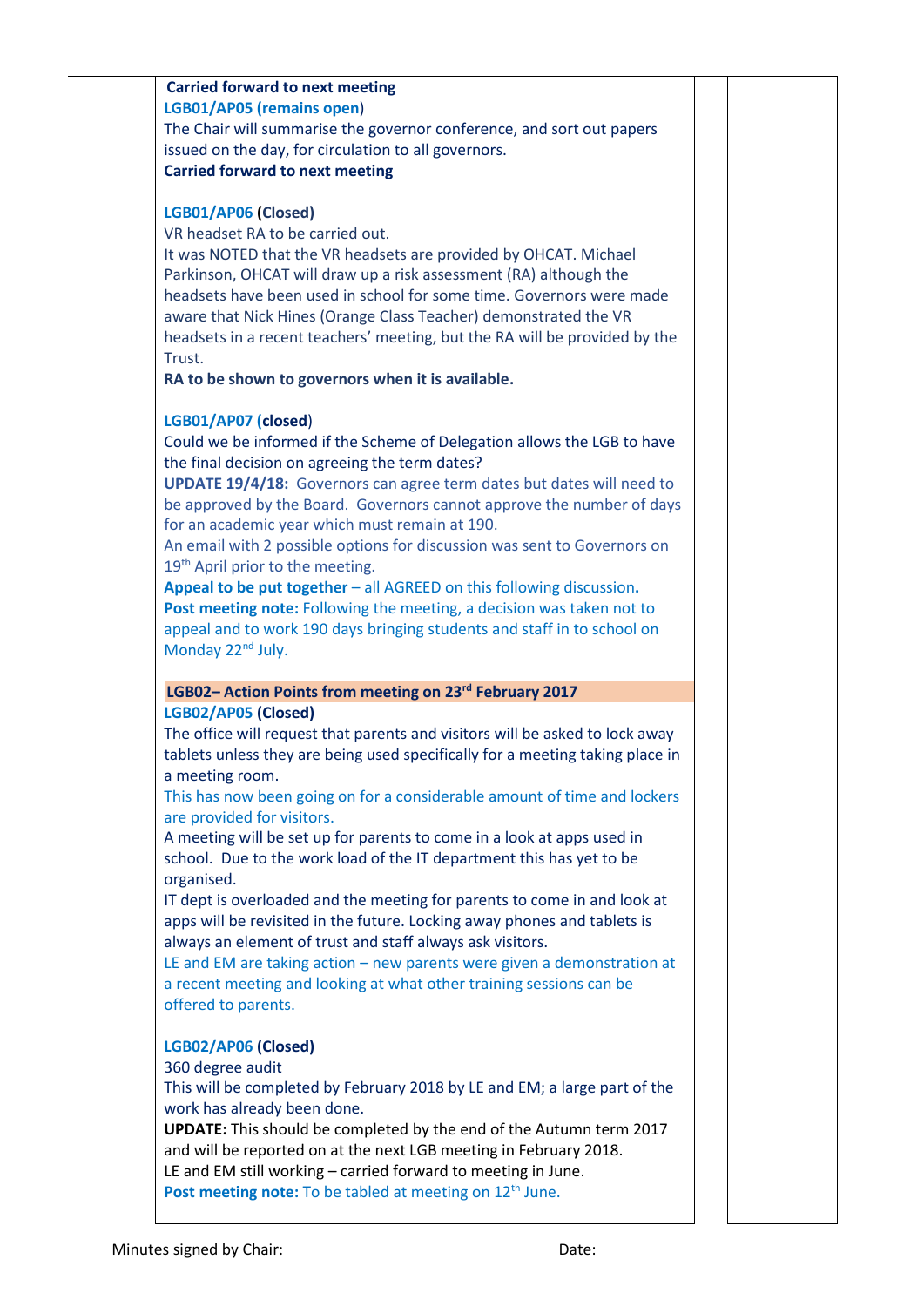|     | LGB02/AP11 (remains open)                                                                    |  |
|-----|----------------------------------------------------------------------------------------------|--|
|     | Governors' self-evaluation to be discussed at the LGB meeting in February                    |  |
|     | 2018.                                                                                        |  |
|     | <b>UPDATE:</b> This will be revisited once the Chair and Vice Chair for the                  |  |
|     | academic year have been recommended and approved.                                            |  |
|     |                                                                                              |  |
|     | NGA website was recommended where a good evaluation tool is available.                       |  |
|     | It was suggested that the Clerk or Trust Clerk should investigate further. TS                |  |
|     | and SB to look at tool and report back in June.                                              |  |
|     | Post meeting note: This has not taken place; research will take place over                   |  |
|     | the summer break.                                                                            |  |
|     |                                                                                              |  |
|     | LGB01- Action Points from meeting on 10 <sup>th</sup> November 2016                          |  |
|     | LGB01/AP05 (Closed)                                                                          |  |
|     | Progress data and P levels - information to be provided at next meeting in                   |  |
|     | February 2018.                                                                               |  |
|     | <b>UPDATE 14/11/17:</b> Three Dysart staff to attend a conference (Rochford                  |  |
|     | Review Recommendations) on 19 <sup>th</sup> January 2018. Following this training, a         |  |
|     | session to update governors will be arranged.                                                |  |
|     | LE and EM proposed holding a full day for governor training, at Dysart, to                   |  |
|     |                                                                                              |  |
|     | include safeguarding, Rochford review, assessment app. It would also                         |  |
|     | include feedback on health check which will then lead to an action plan.                     |  |
|     | Following discussion the day was booked for 13 <sup>th</sup> July.                           |  |
| 6.  | Matters Arising not covered elsewhere on the Agenda                                          |  |
|     | None.                                                                                        |  |
|     |                                                                                              |  |
| 7a. | <b>Headteacher's Report</b>                                                                  |  |
|     | $GQ$ – There 97 students on roll, are you expecting to increase numbers?                     |  |
|     | Yes in the next academic year numbers are set at 101 but may rise to 105                     |  |
|     | by the end of July 2019. However, if an immediate placement came in for                      |  |
|     | a child who was out of school we might offer a place.                                        |  |
|     | $GQ$ – What is the maximum number of students the school can take?                           |  |
|     |                                                                                              |  |
|     | Taking into account class sizes, numbers could go up to 112 over time.                       |  |
|     | $GQ - Is$ the student funding now accurate?                                                  |  |
|     | Yes.                                                                                         |  |
|     | $GQ$ – What are the options to replace Kay Thompson, senior teacher?                         |  |
|     | We currently have two adverts out for a teacher and 14-19 teacher but we                     |  |
|     | are not looking to replace the SLT role attached to Kay's position. The TLR                  |  |
|     | funds should be broken down to provide a TLR for KW to come in as a                          |  |
|     | middle leader for Assessment; the other part will be a TLR for someone to                    |  |
|     | lead on accreditation and pathways for 14-19. We will then go back to the                    |  |
|     | previous model of one Head of Lower School and one Head of Upper                             |  |
|     |                                                                                              |  |
|     | School.                                                                                      |  |
|     | $GQ$ – Can you give more details on the new structure in upper school?                       |  |
|     | The students are now taught in the same room and no longer move from                         |  |
|     | room to room for different lessons. The curriculum and opportunities                         |  |
|     | remain the same. This gives more structure to the day.                                       |  |
|     | $GG$ – Are the older students still accessing The Suite from the front                       |  |
|     | entrance?                                                                                    |  |
|     | Yes and we don't expect that to change. It works well and has had a much                     |  |
|     |                                                                                              |  |
|     |                                                                                              |  |
|     | better impact on one student. Access from the other side of the building                     |  |
|     | will never be granted.                                                                       |  |
|     | $GQ$ – What will happen to the grounds at the front of The Suite?                            |  |
|     | We are considering submitting application for a higher fence. Hard stand                     |  |
|     | application has gone through with some amendments.<br>GQ - Does the tree still look healthy? |  |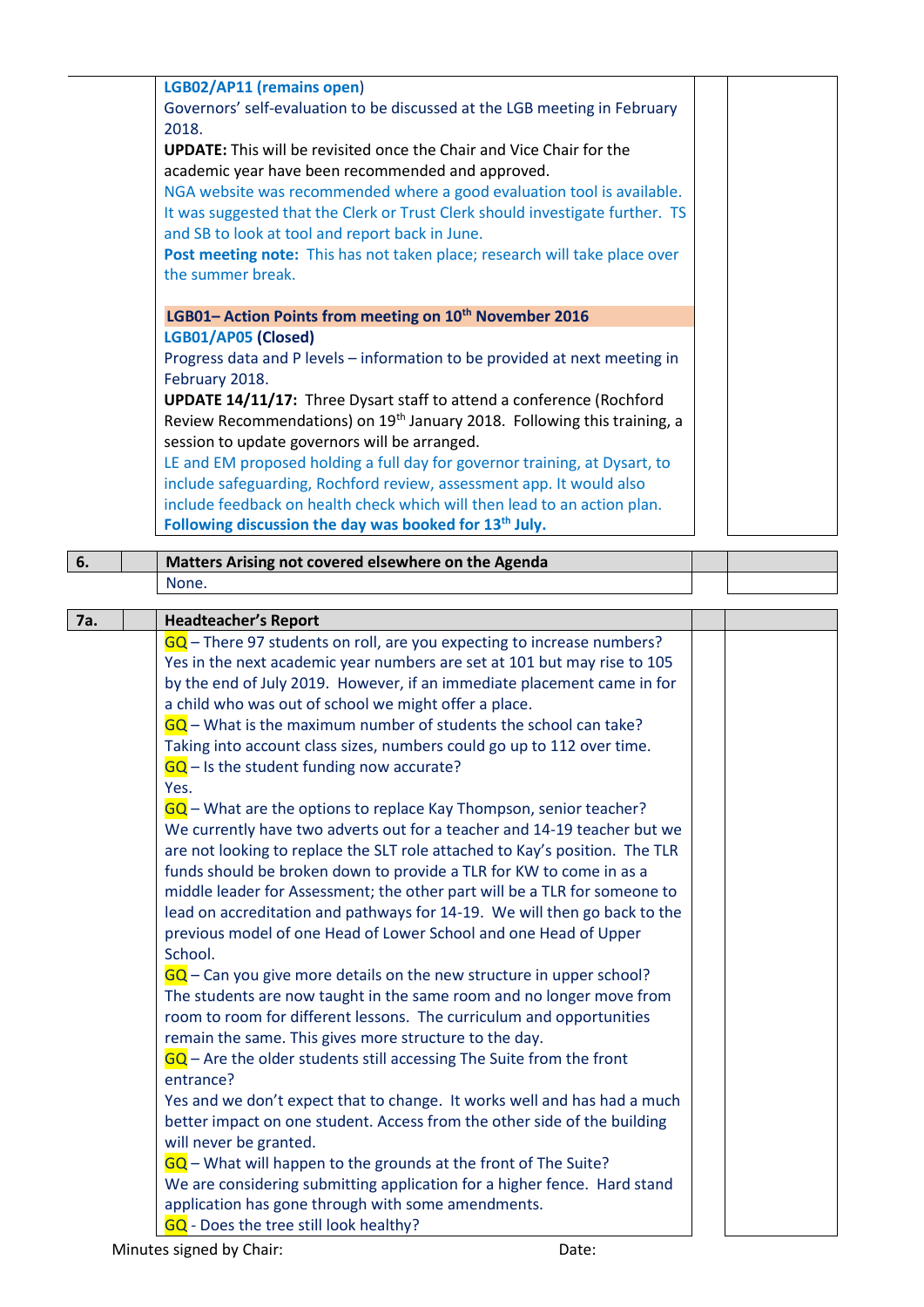|     | Yes and it remains fenced. We are looking to rotivate the land and level off<br>for use by students. There are lots of ideas but nothing can be done until<br>the higher fence has been erected. There are plans for an allotment area,<br>outdoor gym and sensory space.                                                                                                                                                            |                   |
|-----|--------------------------------------------------------------------------------------------------------------------------------------------------------------------------------------------------------------------------------------------------------------------------------------------------------------------------------------------------------------------------------------------------------------------------------------|-------------------|
| 7b. | <b>Data Dashboard</b>                                                                                                                                                                                                                                                                                                                                                                                                                |                   |
|     | It was NOTED that no behaviour data was shown but details had been<br>submitted to the Trust. Data should be on the next dashboard. It was<br>REPORTED that behaviour data is now being updated via an app which<br>means that it is very up to date and accurate.<br>$GG$ – Can we have the dashboard double sided so that the graphs are<br>larger? It is almost impossible to read the budget data which is very<br>important.    | <b>LGB02/AP01</b> |
| 8.  | <b>Portfolio Management</b>                                                                                                                                                                                                                                                                                                                                                                                                          |                   |
|     | <b>Ethos, Vision and Strategy</b><br>The new Values and Aims statements were sent out to governors and has<br>also been shared with families. There is a standard version and a student<br>friendly version using symbols. It went out just before Easter and we have<br>received one response from families which was positive. There will be<br>further work on this with some staff and students.<br><b>Teaching and Learning</b> |                   |
|     | There was a meeting held during the spring term but no report due to an<br>evolving situation. Report will be updated and shared at next meeting.<br>Health & Safety, Child Protection and Safeguarding                                                                                                                                                                                                                              |                   |
|     | No questions.                                                                                                                                                                                                                                                                                                                                                                                                                        |                   |
|     | <b>Finance and Resources</b><br><b>GQ</b> - Was the budget readjusted.<br>Yes; PJ and LE have worked on this with NM. Top up funding now falls<br>under NM's umbrella.<br>GQ - Do OHCAT allow budget virements?<br>Yes                                                                                                                                                                                                               |                   |
|     | <b>HR and Organisational Development</b>                                                                                                                                                                                                                                                                                                                                                                                             |                   |
|     | No questions.                                                                                                                                                                                                                                                                                                                                                                                                                        |                   |
|     | <b>Business Development and Marketing</b><br>Local SEND offer was discussed and it was agreed that it would be emailed<br>out.<br>The SEND offer is on the website; this is something all schools have to do.<br>New website is to be up and running by the end of May following a<br>meeting with LE, EM, SB and Lyn Barratt at OHCAT.<br>Governors asked if they could be informed when news is uploaded to the<br>website.        |                   |
|     | <b>Other Governor Visits</b>                                                                                                                                                                                                                                                                                                                                                                                                         |                   |
|     | See Confidential Items.                                                                                                                                                                                                                                                                                                                                                                                                              |                   |
|     | <b>Governor Training and Development</b><br>It was NOTED that the Trust had bought into NGA membership for local<br>governors and further training will be available through e-learning with<br>Educare.                                                                                                                                                                                                                             |                   |
|     | RJ REPORTED that in her role as Clerk at another school, they use the NGA<br>learning link for governor induction training and the Chair reports that the<br>training is good and targeted.<br>RJ showed a book which she suggested that each new governor should<br>have.                                                                                                                                                           |                   |
|     | SB to speak to Trust Clerk arrange for Dysart LGB to each get a copy of<br>the book.                                                                                                                                                                                                                                                                                                                                                 | <b>LGB02/AP02</b> |
|     | Minutes signed by Chair:<br>Date:                                                                                                                                                                                                                                                                                                                                                                                                    |                   |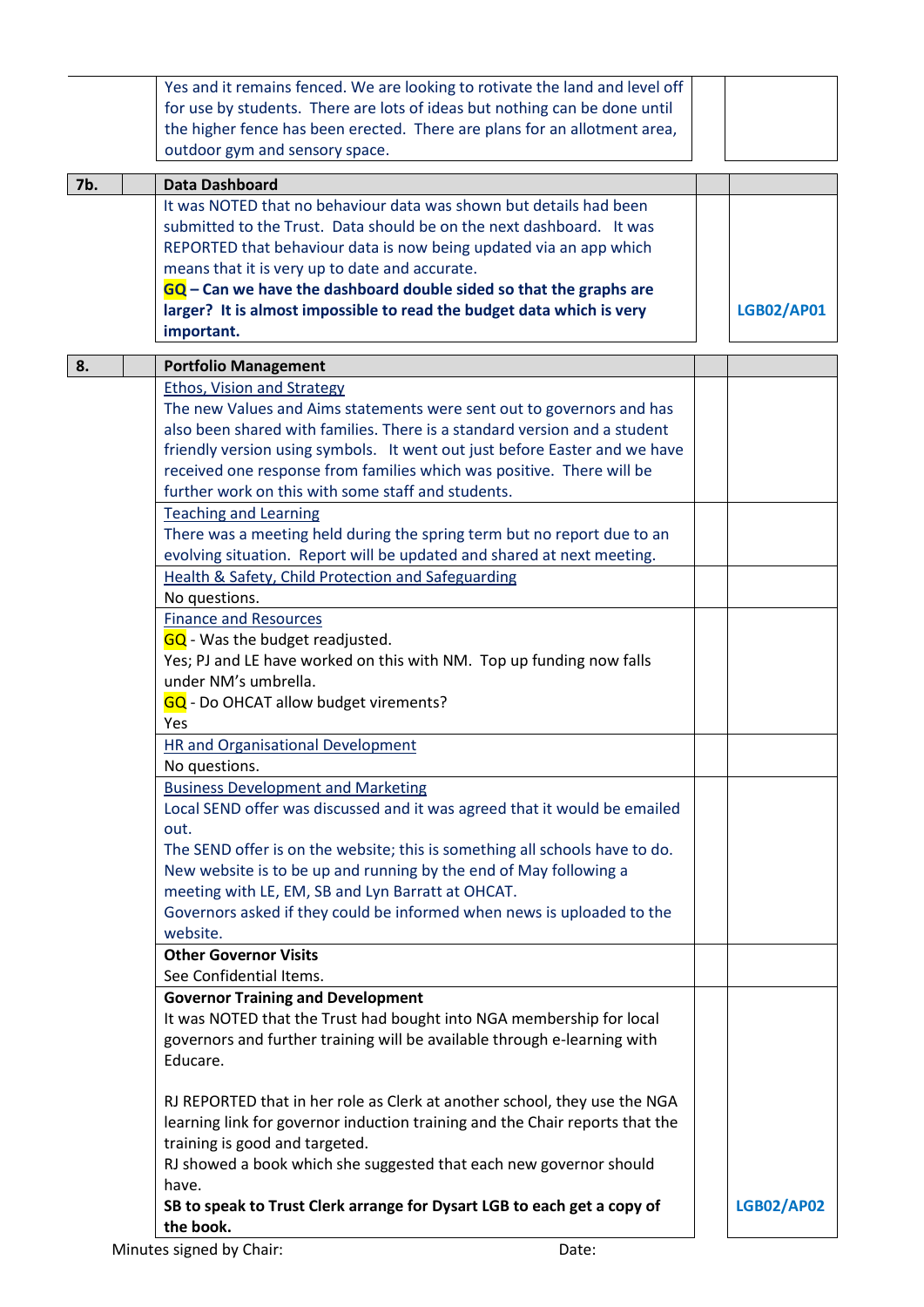| 9.  | <b>Finance and Funding</b>                                                                                                                 |  |  |  |
|-----|--------------------------------------------------------------------------------------------------------------------------------------------|--|--|--|
|     | Any Contracts/SLAs in excess of set limit                                                                                                  |  |  |  |
|     | None.                                                                                                                                      |  |  |  |
|     | <b>Management Account for Current Year</b>                                                                                                 |  |  |  |
|     | February accounts had been distributed to governors.                                                                                       |  |  |  |
|     | Norman McDonald went through the accounts for the previous month.                                                                          |  |  |  |
|     | He explained why the capital expenditure had been moved and Dysart is                                                                      |  |  |  |
|     | heading for a break even position. Income is high due to top up funding.                                                                   |  |  |  |
|     | Salaries high due to use of agency staff.<br>Areas of saving had been identified (maintenance, IT and other capital                        |  |  |  |
|     | expenditure) following work done with LE and PJ.                                                                                           |  |  |  |
|     | We are confident that a balanced, break even, budget will be delivered at                                                                  |  |  |  |
|     | the end of the year.                                                                                                                       |  |  |  |
|     | It will get harder to have a break even budget in future years as student                                                                  |  |  |  |
|     | funding won't rise but staff costs will.                                                                                                   |  |  |  |
|     | Approximately £460k will be carried forward in reserve at the end of the                                                                   |  |  |  |
|     | year.                                                                                                                                      |  |  |  |
|     | LE REPORTED that the grant for the roof did not cover the whole work but                                                                   |  |  |  |
|     | a further grant has been applied for which has been successful and it is                                                                   |  |  |  |
|     | hoped that the remainder of the roof, over the kitchen, should be done                                                                     |  |  |  |
|     | during the summer holiday. This has been done through a CIFT bid.                                                                          |  |  |  |
|     | GQ - Where does the reserve money sit and is it on deposit?                                                                                |  |  |  |
|     | It is in the school account; £188 in interest has been paid this year.                                                                     |  |  |  |
|     | $GQ$ – How will we spend the reserve budget?                                                                                               |  |  |  |
|     | We have been asked to hold a reserve of three months of expenditure and                                                                    |  |  |  |
|     | we haven't yet hit that amount. Three months reserve should be £750k.                                                                      |  |  |  |
|     | This amount is standard but we are unlikely to reach it; reserve should<br>increase slightly each year.                                    |  |  |  |
|     | GQ - Can we dip into the reserve?                                                                                                          |  |  |  |
|     | Yes. LE would make an application to the Trust if this was needed eg for                                                                   |  |  |  |
|     | the outside fence.                                                                                                                         |  |  |  |
| 10. | <b>Policies and Procedures</b>                                                                                                             |  |  |  |
|     | Governors NOTED that the following Policies had recently been reviewed                                                                     |  |  |  |
|     | and approved by the OHCAT Board. Dysart receive the updated policies                                                                       |  |  |  |
|     | and share them with staff.                                                                                                                 |  |  |  |
|     | Child Protection, Adult Protection and Safeguarding<br>Review<br>Core                                                                      |  |  |  |
|     | <b>Fire Policy</b><br><b>Additional Review</b>                                                                                             |  |  |  |
|     | <b>Missing Child Policy (Academies)</b><br><b>Additional Review</b><br><b>Missing Student Policy (College)</b><br><b>Additional Review</b> |  |  |  |
|     | Relationships and Sex Education Policy (Academies)<br><b>Review</b><br>Core                                                                |  |  |  |
|     |                                                                                                                                            |  |  |  |
|     | Governors were asked to NOTE that the Dysart Safeguarding Policy was                                                                       |  |  |  |
|     | also recently updated and has been uploaded to the school website.                                                                         |  |  |  |
| 11. | <b>OHC&amp;AT Governance Documentation</b>                                                                                                 |  |  |  |
|     | Governors were asked to NOTE that the following documents were                                                                             |  |  |  |
|     | available on the Governors' Portal:                                                                                                        |  |  |  |
|     | <b>Scheme of Delegation</b>                                                                                                                |  |  |  |
|     | Schedule of Responsibility - updated to reflect the responsibility of                                                                      |  |  |  |
|     | Heads/LGBs regard to website compliance                                                                                                    |  |  |  |

Governors code of Conduct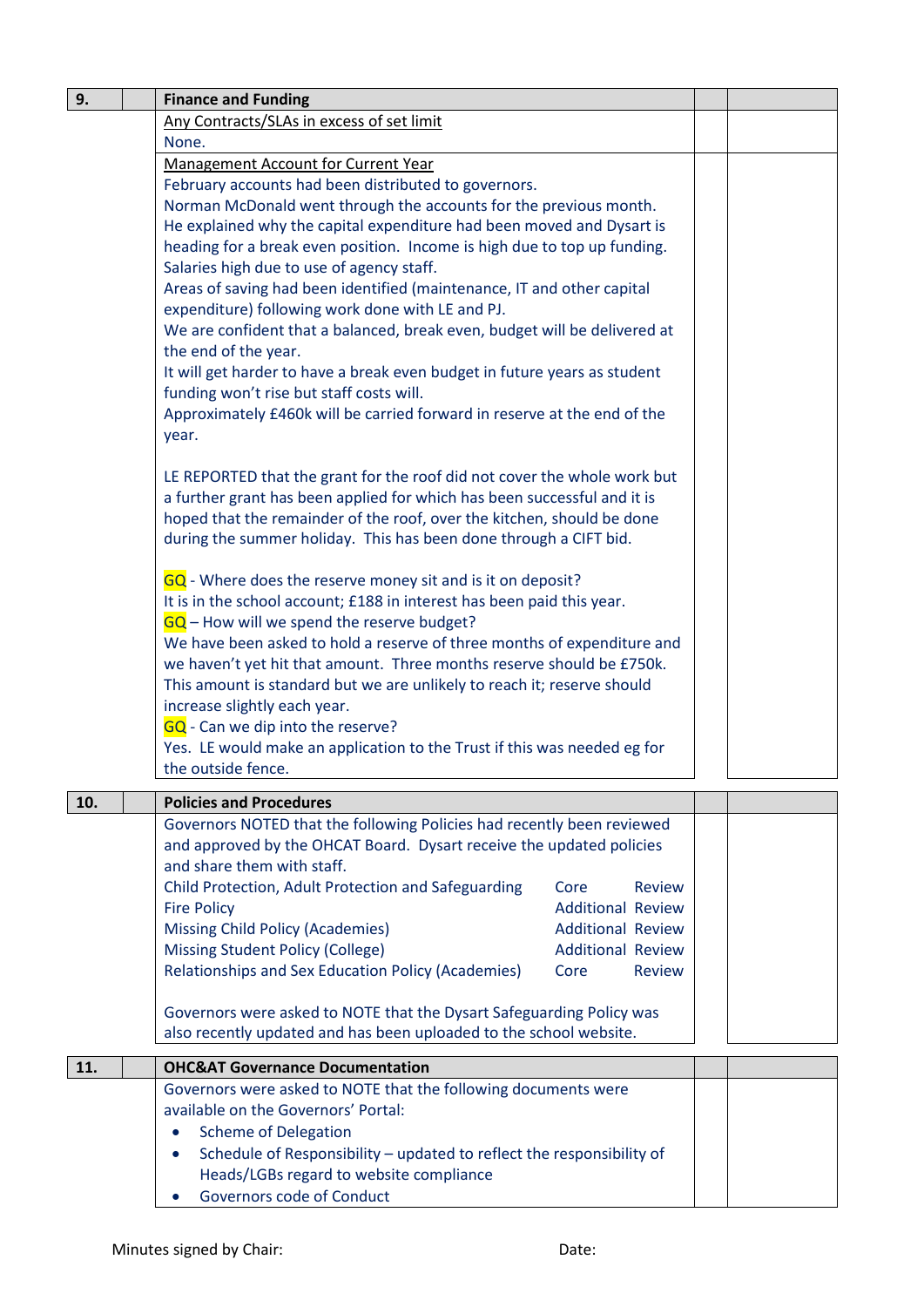| 12. | <b>GDPR - General Data Protection Regulation</b>                                                    |                   |
|-----|-----------------------------------------------------------------------------------------------------|-------------------|
|     | Governors NOTED that GDPR comes into force on 25 <sup>th</sup> May 2018. The                        |                   |
|     | Trust will continue to provide progress updates. The PowerPoint provided                            |                   |
|     | by Stephanie Hill had been distributed to governors.                                                |                   |
|     | $GQ$ – Will there be any training?                                                                  |                   |
|     | Will possibly be added to the governor training day? Key staff have been                            |                   |
|     | highlighted who need extra training and office spaces are now clear of                              |                   |
|     | papers which are locked away at the end of each day.                                                |                   |
|     | GQ -Do you have any areas where there is a photo of a child with a name?                            |                   |
|     | Yes - on their peg. This is being looked into by Stephanie Hill.                                    |                   |
|     | The point was made that for supply staff if would be difficult if the name                          |                   |
|     | and photo weren't on display at pegs and inside class.                                              |                   |
|     | Permissions are being looked at along with reasons why things are                                   |                   |
|     | displayed in this way; Stephanie Hill will ensure that policies are written to<br>cover this.       |                   |
|     | There followed discussion about parental and student permissions and the                            |                   |
|     | mental capacity of students to make choice taking into account their                                |                   |
|     | needs; it was NOTED that there should be a privacy notice on the website.                           |                   |
|     | It was RECORDED that Governors need to be given access to Educare.                                  |                   |
|     | Contact to be made with Anita at OHCAT.                                                             | <b>LGB02/AP03</b> |
|     | Governors to note: Educare training certificates to be sent to the Clerk for                        |                   |
|     | recording.                                                                                          |                   |
|     |                                                                                                     |                   |
|     | <b>TO NOTE:</b> Governors were invited to attend Safeguarding training on 5 <sup>th</sup>           |                   |
|     | September for designated safeguarding lead training, 9.30am-4.30pm at                               |                   |
|     | the school. The training is being presented by Andrew Hall a very well                              |                   |
|     | respected safeguarding trainer.                                                                     |                   |
|     | <b>Paperless Meetings</b>                                                                           |                   |
|     | Governors NOTED that the Trust wish to move towards paperless meeting                               |                   |
|     | from September 2018. Further details to follow.                                                     |                   |
| 13. | Health Check 7 <sup>th</sup> -8 <sup>th</sup> March                                                 |                   |
|     | It was NOTED that a Health Check took place at Dysart School on 7 <sup>th</sup> and 8 <sup>th</sup> |                   |
|     | March. One of the outcomes was the need to invite governors into school                             |                   |
|     | more often to attend school events. This and more detailed feedback will                            |                   |
|     | be covered in the Governor training day on 13 <sup>th</sup> July.                                   |                   |
|     | It was also AGREED that the fortnightly newsletter and any news                                     |                   |
|     | information would be emailed to governors to keep them up to date on                                |                   |
|     | school news.                                                                                        |                   |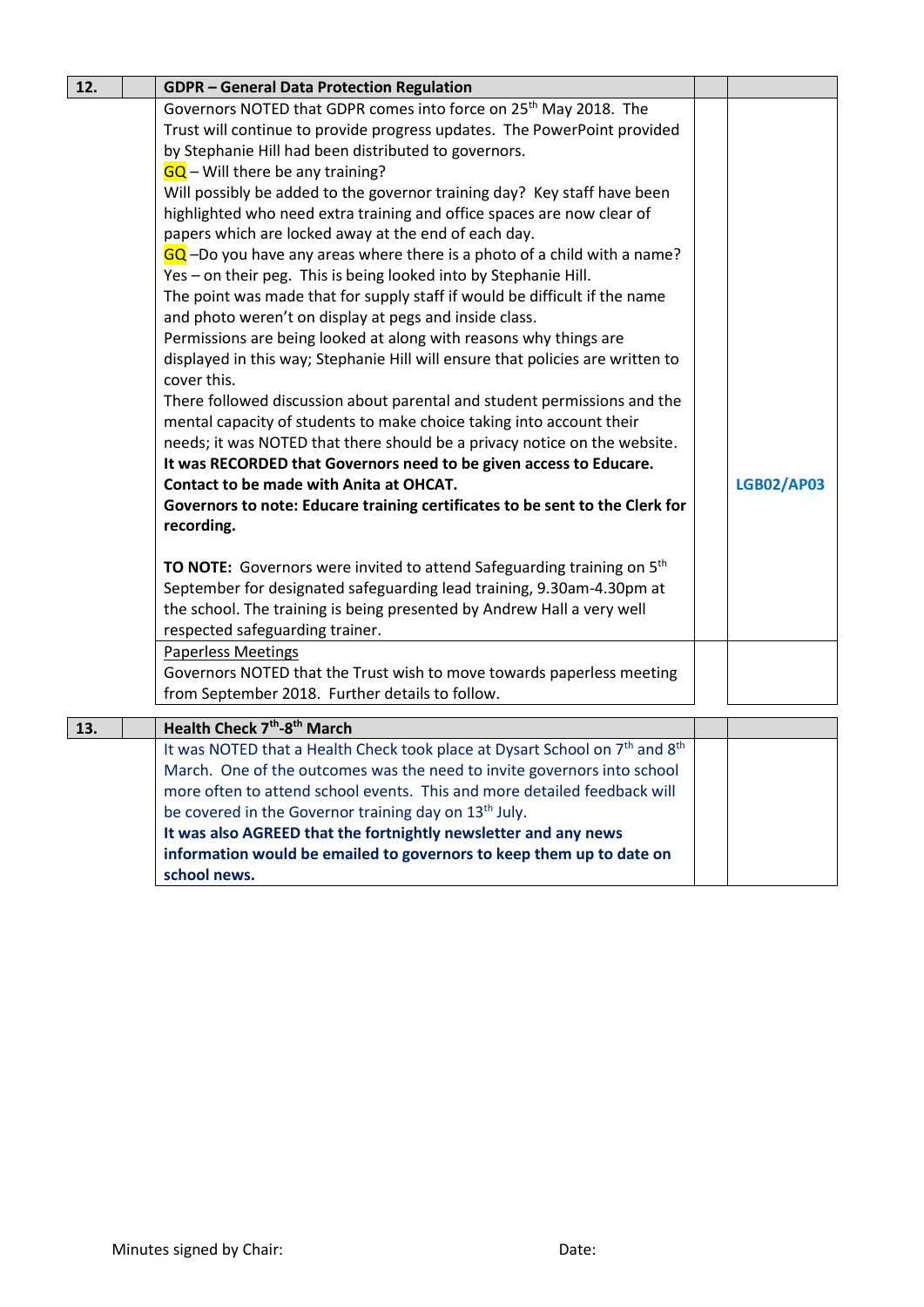| 14. | <b>SDP (School Development Plan)</b>                                                                |                   |
|-----|-----------------------------------------------------------------------------------------------------|-------------------|
|     | The SDP was circulated prior to the meeting.                                                        |                   |
|     | GQ - When is Ofsted due?                                                                            |                   |
|     | Anytime from now onwards.                                                                           |                   |
|     | $GQ$ – Can you rag rate and send out to governors?                                                  |                   |
|     | Rag rating the SDP for distribution was AGREED.                                                     | <b>LGB02/AP04</b> |
|     | $GQ$ – Do you have thoughts in a longer term plan?                                                  |                   |
|     | These are the discussions we would like to have at the governor training                            |                   |
|     | day.                                                                                                |                   |
|     |                                                                                                     |                   |
| 15. | <b>Keeping Children Safe in Education Part 1 (KCSiE)</b>                                            |                   |
|     | The KCSiE document was circulated prior to the meeting. Governors                                   |                   |
|     | signed a document to say that had read and understood Part 1 of the                                 |                   |
|     | document.                                                                                           |                   |
|     | JVW - KCSIE Pt 2 to be dealt with in the governor training day.                                     |                   |
|     | A review of the KCSiE 2016 document has taken place and an updated                                  |                   |
|     | document will come out in September2018.                                                            |                   |
| 16. | School Residential Visits - Governors to be made aware                                              |                   |
|     | Governors were ask to NOTE that the following residential trips would be                            |                   |
|     | taking place during the summer term; others had been reported on in the                             |                   |
|     | HT report:                                                                                          |                   |
|     | 14-19 Foxlease, Clay Hill                                                                           |                   |
|     |                                                                                                     |                   |
|     | June 11 <sup>th</sup> to 15 <sup>th</sup> (Monday to Friday) in the New Forest. Dani Ayres will be  |                   |
|     | SLT lead on the trip.                                                                               |                   |
|     | 14-19 Camber Sands                                                                                  |                   |
|     | June 25 <sup>th</sup> to 26 <sup>th</sup> (Monday/Tuesday) two, two night, stays in two chalets. LE |                   |
|     | to be SLT lead on the trip.                                                                         |                   |
|     | $GQ$ – Are there any day trips planned?                                                             |                   |
|     | Kids Day Out at Chessington, 13 <sup>th</sup> June - all governors invited. Funded by               |                   |
|     | the Rotary club and it's a lovely day out.                                                          |                   |
|     | Some Dysart students will be going on a Lego - Recode London - day out                              |                   |
|     | with OHCAT on 20 <sup>th</sup> April.                                                               |                   |
|     | Class trips out will also take place along with a small number of students                          |                   |
|     | who will do 2:1 at Chessington as they cannot access the residentials.                              |                   |
|     | Blue and Yellow classes recently went to Hampton Court Palace by public                             |                   |
|     | transport - a very successful trip.                                                                 |                   |
|     | $GQ$ – Are there any plans to do the end of year concert at The Rose                                |                   |
|     | Theatre again?                                                                                      |                   |
|     | Gaining access to The Rose has proven very difficult but we have some                               |                   |
|     | local schools who will allow us use of their theatre for free so we are                             |                   |
|     | hoping to re-establish an annual concert in the coming year, one being                              |                   |
|     | more formal externally followed the next year by something in-house.                                |                   |
|     | Dysart has signed up for a group of students to do a Shakespeare                                    |                   |
|     | production at the Wimbledon Theatre in the autumn.                                                  |                   |
| 17. | <b>Get Information about Schools</b>                                                                |                   |
|     | Governors completed the LGB Governor Appointment - 'Get information                                 | <b>LGB02/AP05</b> |
|     | about schools' form which will be forwarded to the Trust Clerk.                                     |                   |
|     |                                                                                                     |                   |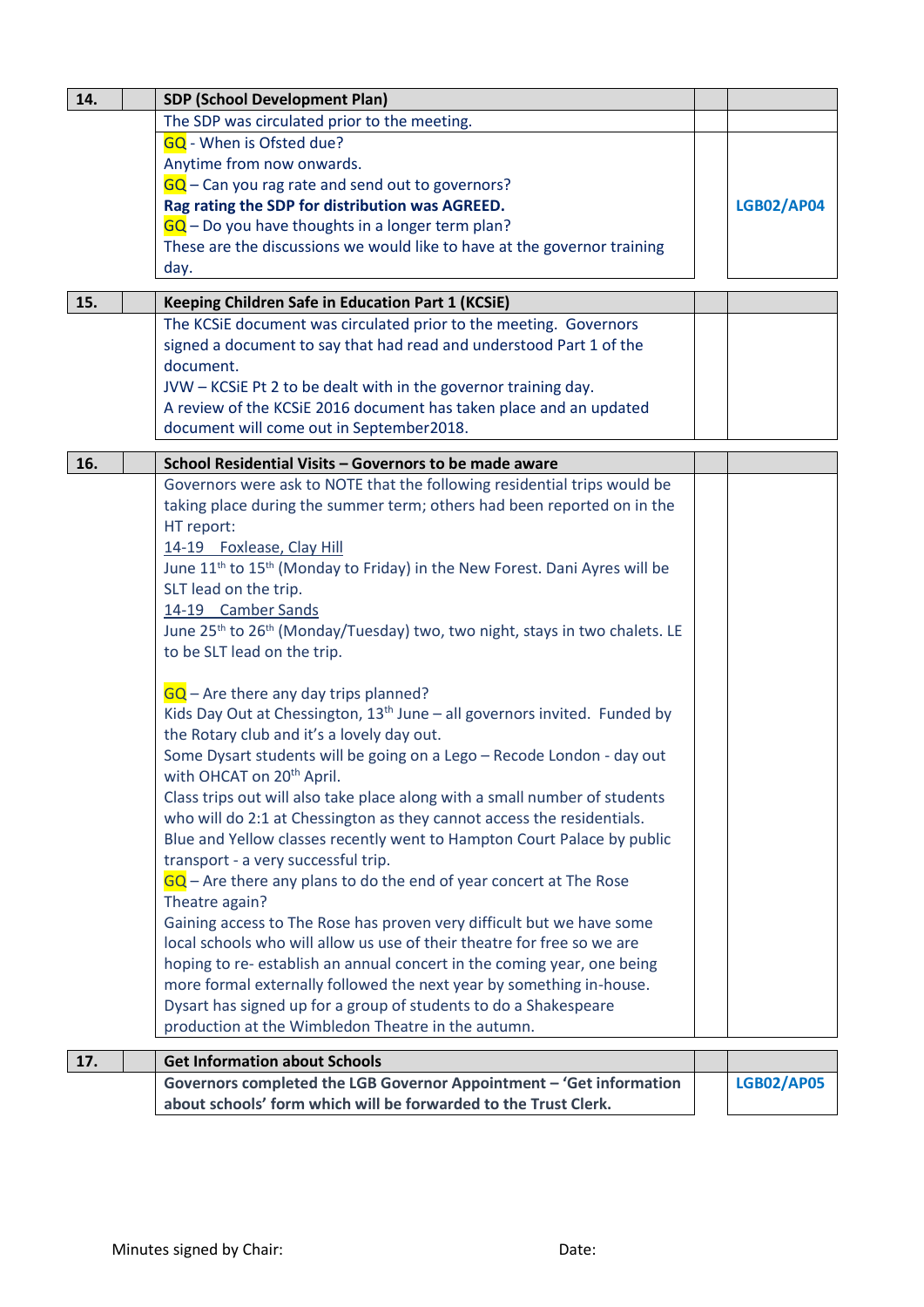| 18. | <b>Any Other Business</b>                                                              |                   |
|-----|----------------------------------------------------------------------------------------|-------------------|
|     | <b>New Headed Paper</b>                                                                |                   |
|     | Governors were asked to consider the new Dysart headed paper with a                    |                   |
|     | translation in several languages offering help with translation of the                 |                   |
|     | content of any letter printed on it.                                                   |                   |
|     | Governors NOTED that any change to the headed paper template would                     |                   |
|     | need approval by the Trust Board.                                                      |                   |
|     |                                                                                        |                   |
|     | GQ - What does the translation say?                                                    |                   |
|     | 'If you need any additional information, please contact the school.'                   |                   |
|     | The top five languages, spoken by students at home, have been selected. It             |                   |
|     | is to support those families who do not have English as a first language.              |                   |
|     | Following discussion it was thought it might be more appropriate to have               |                   |
|     | the translation on a small slip to be added to the letter and to include the           |                   |
|     | same text in English.                                                                  |                   |
|     | GC - The headed paper was not generally well received. No consistency                  |                   |
|     | with the margins, the font was not liked and the footnote should be                    |                   |
|     | centred. The OFSTED outstanding logo has been removed from the                         |                   |
|     | headed paper, along with the FODS logo.                                                |                   |
|     | It was AGREED that the Trust should be contacted to find out why the                   |                   |
|     | logos have been removed.                                                               | <b>LGB02/AP06</b> |
|     | Action - office email needs to be updated on headed paper                              |                   |
|     | It was AGREED that a slip would be added with English and other languages              |                   |
|     | to all letters sent out.                                                               |                   |
|     |                                                                                        |                   |
|     | <b>Families Survey</b>                                                                 |                   |
|     | The results of the recent family's survey (using survey monkey) had been               |                   |
|     | circulated to Governors prior to the meeting.<br><b>EM</b> summarised:                 |                   |
|     |                                                                                        |                   |
|     | Feedback was positive<br>$\bullet$                                                     |                   |
|     | Families were happy with the info given on their own child<br>$\bullet$                |                   |
|     | Families would like more whole school info - hence the new                             |                   |
|     | fortnightly newsletter                                                                 |                   |
|     | Response rate was low $-36%$ after three reminders, hence the                          |                   |
|     | addition of the languages being added to headed paper                                  |                   |
|     | Looking at ways to try to engage more families<br>$\bullet$                            |                   |
|     | Considering a 'Feedback' box in reception                                              |                   |
|     | Possibly build some form of questionnaire into the annual review                       |                   |
|     |                                                                                        |                   |
|     | $\overline{GQ}$ – There is no yellow - strongly disagree - but there is some grey – do |                   |
|     | you know if that is from the same family.                                              |                   |
|     | We don't know, but some of these areas of concern, such as the app for                 |                   |
|     | assessment were already being considered. We are also changing the                     |                   |
|     | format of parents' evening to bring families in at the start of the term to be         |                   |
|     | part of the target setting process and making them aware of the topics                 |                   |
|     | being studied.                                                                         |                   |
|     | $GQ$ – The question where one parent was concerned about student                       |                   |
|     | wellbeing being catered for, do you know who that is?                                  |                   |
|     | No, as the responses are anonymous.                                                    |                   |
|     | $GC$ – In your next questionnaire perhaps you could offer the opportunity to           |                   |
|     | families who raise any issues to make contact for help; or suggest to                  |                   |
|     | families to contact school if there is anything they can offer school to               |                   |
|     | support their child in school.                                                         |                   |
|     |                                                                                        |                   |
|     | It was AGREED that in the next survey there will be the opportunity for                |                   |
|     | families to give their name when completing the survey.                                |                   |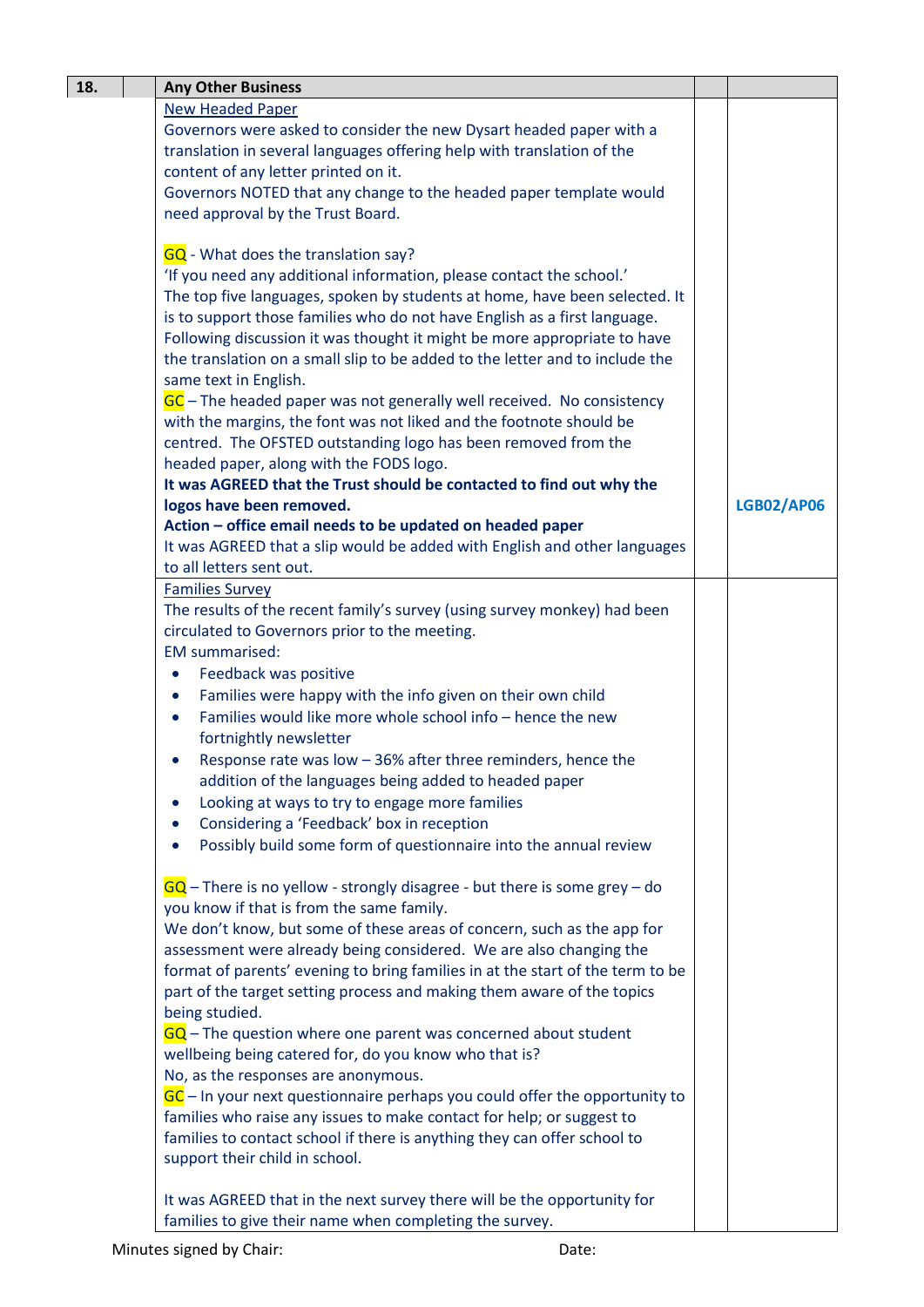|     | $GQ - I$ is there the capacity for parents only to share ideas via access to the<br>website?<br>It was felt that this kind of open forum but not be appropriate but it would<br>be better to signpost parents to different organisations - details of this can<br>be found on the school website. |  |
|-----|---------------------------------------------------------------------------------------------------------------------------------------------------------------------------------------------------------------------------------------------------------------------------------------------------|--|
| 19. | <b>Dates of Next Meeting</b>                                                                                                                                                                                                                                                                      |  |
|     | Thursday 7 <sup>th</sup> June 2018, 6-8pm                                                                                                                                                                                                                                                         |  |
|     | Post meeting note: The date was changed to Tuesday 12 <sup>th</sup> June, 6-8pm                                                                                                                                                                                                                   |  |
| 20. | <b>CONFIDENTIALITY</b>                                                                                                                                                                                                                                                                            |  |
|     | Exit interview.                                                                                                                                                                                                                                                                                   |  |

**The meeting ended at 7.54pm**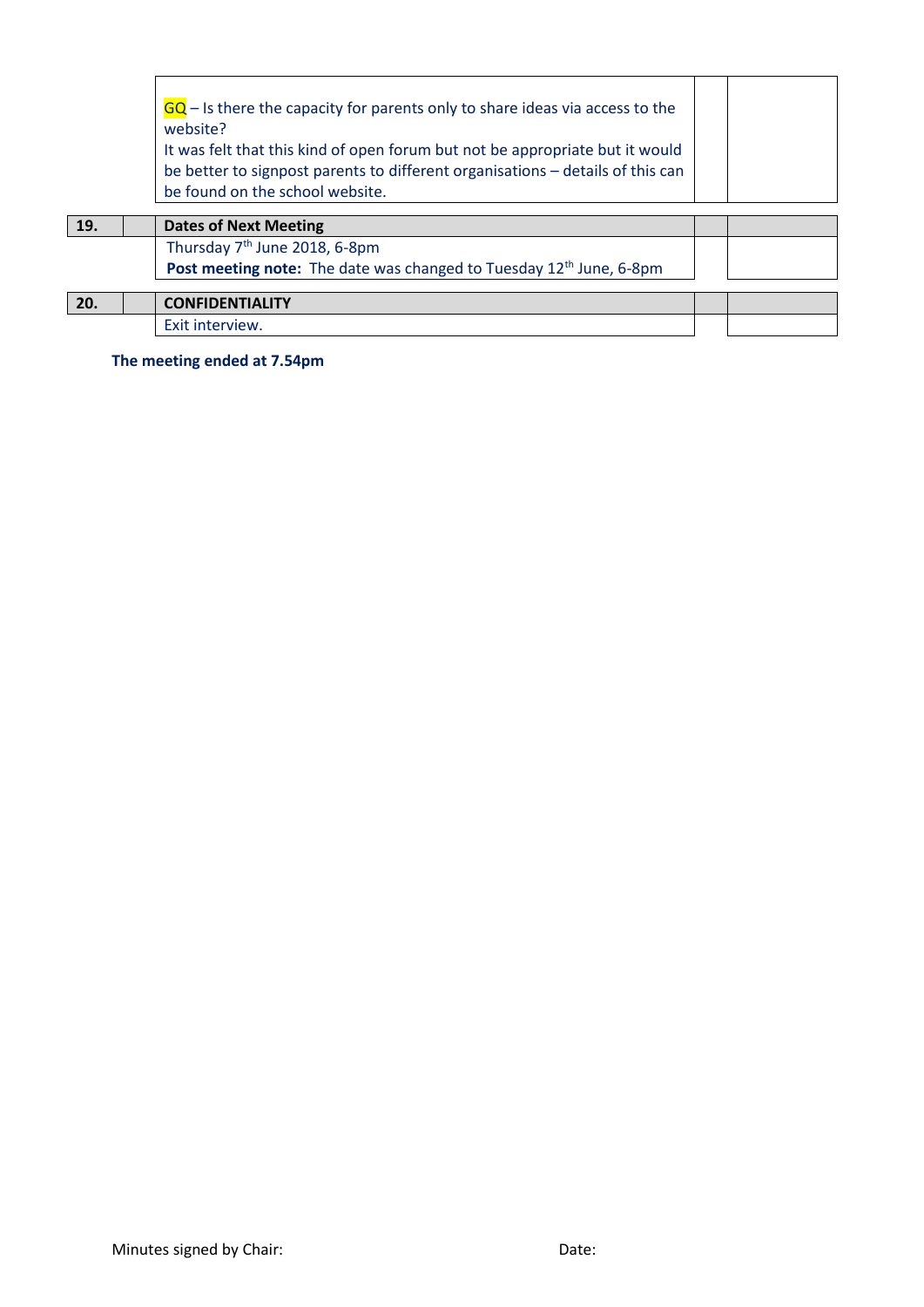# **LGB01– Action Points from meeting on 22nd November 2017**

### **\* ACTION POINT IN CONFIDENTIAL ITEMS**

| <b>LGB01/AP01</b><br>Can we see an anonymised skill set breakdown before meeting<br><b>Closed</b><br><b>SB</b><br>with the potential new governors. Clerk to request from OHCAT<br>UPDATE: Emailed OHCAT Clerk on 23/11/17 and again on<br>7/2/18 |  |
|---------------------------------------------------------------------------------------------------------------------------------------------------------------------------------------------------------------------------------------------------|--|
|                                                                                                                                                                                                                                                   |  |
|                                                                                                                                                                                                                                                   |  |
|                                                                                                                                                                                                                                                   |  |
|                                                                                                                                                                                                                                                   |  |
| <b>UPDATE:</b> Due to recent change in staffing at OHCAT this will                                                                                                                                                                                |  |
| need to be completed by Dysart Clerk 11/2/18                                                                                                                                                                                                      |  |
| <b>UPDATE:</b> Circulated to Governors on 12/4/18                                                                                                                                                                                                 |  |
| <b>LGB01/AP02</b><br>Data on families not supported by LA would need to be<br>LE/SB<br><b>Open</b>                                                                                                                                                |  |
| provided by Dysart. LE and SB to provide data for governors.                                                                                                                                                                                      |  |
| Could we request that 'new social services referrals' appear as<br><b>LGB01/AP03</b><br><b>SB</b><br><b>Closed</b>                                                                                                                                |  |
| green on the next dashboard? SB to put request to MIS.                                                                                                                                                                                            |  |
| <b>UPDATE:</b> Emailed Solveig Smith OHCAT MIS on 7/2/18                                                                                                                                                                                          |  |
| <b>UPDATE:</b> Completed on 8/2/18                                                                                                                                                                                                                |  |
| <b>LGB01/AP04</b><br>In the autumn term could we please have a dashboard from the<br><b>SB</b><br><b>Closed</b>                                                                                                                                   |  |
| whole of previous academic year; in February have a dashboard                                                                                                                                                                                     |  |
| for the whole of the autumn term; in June have the whole of                                                                                                                                                                                       |  |
| the autumn term and the whole of the spring term?                                                                                                                                                                                                 |  |
| Request to be made by SB to MIS.                                                                                                                                                                                                                  |  |
| <b>UPDATE:</b> Emailed Solveig Smith OHCAT MIS on 7/2/18                                                                                                                                                                                          |  |
| <b>UPDATE:</b> This has now been completed. 11/2/18                                                                                                                                                                                               |  |
| <b>LGB01/AP05</b><br>The Chair will summarise the governor conference, and sort out<br><b>TS</b><br><b>Open</b>                                                                                                                                   |  |
| papers issued on the day, for circulation to all governors.                                                                                                                                                                                       |  |
| VR headset RA to be carried out.<br>LE<br><b>LGB01/AP06</b><br><b>Closed</b>                                                                                                                                                                      |  |
| <b>LGB01/AP07</b><br>Could we be informed if the Scheme of Delegation allows the<br><b>SB</b><br><b>Closed</b>                                                                                                                                    |  |
| LGB to have the final decision on agreeing the term dates?                                                                                                                                                                                        |  |
| <b>UPDATE:</b> Emailed OHCAT Clerk for confirmation on 7/2/18                                                                                                                                                                                     |  |
| <b>UPDATE:</b> from 8/2/18 Extract from Scheme of Delegation:                                                                                                                                                                                     |  |
| Decides in consultation with LGB and informs parents/carers                                                                                                                                                                                       |  |
| about starting and finishing times of Academy sessions (though                                                                                                                                                                                    |  |
| not the length of the school day and/or changes to term-times,                                                                                                                                                                                    |  |
| which must be agreed at Board level).                                                                                                                                                                                                             |  |
| UPDATE 8/2/18: Further clarification needed. Leigh will be                                                                                                                                                                                        |  |
| following up with John Prior.                                                                                                                                                                                                                     |  |
| UPDATE 19/4/18: Governors can agree term dates but dates                                                                                                                                                                                          |  |
| will need to be approved by the Board. Governors cannot                                                                                                                                                                                           |  |
| approve the number of days for an academic year which must<br>remain at 190.                                                                                                                                                                      |  |
| <b>LGB01/AP08</b><br>Full and complete version of the SDP will be emailed to<br>LE<br><b>Closed</b>                                                                                                                                               |  |
| governors by the end of the autumn term.                                                                                                                                                                                                          |  |
| <b>UPDATE:</b> Emailed to all Governors on 10/1/18                                                                                                                                                                                                |  |
| SDP to appear as an Agenda item for the meeting on 22nd<br><b>LGB01/AP09</b><br><b>Closed</b><br><b>SB</b>                                                                                                                                        |  |
| February.                                                                                                                                                                                                                                         |  |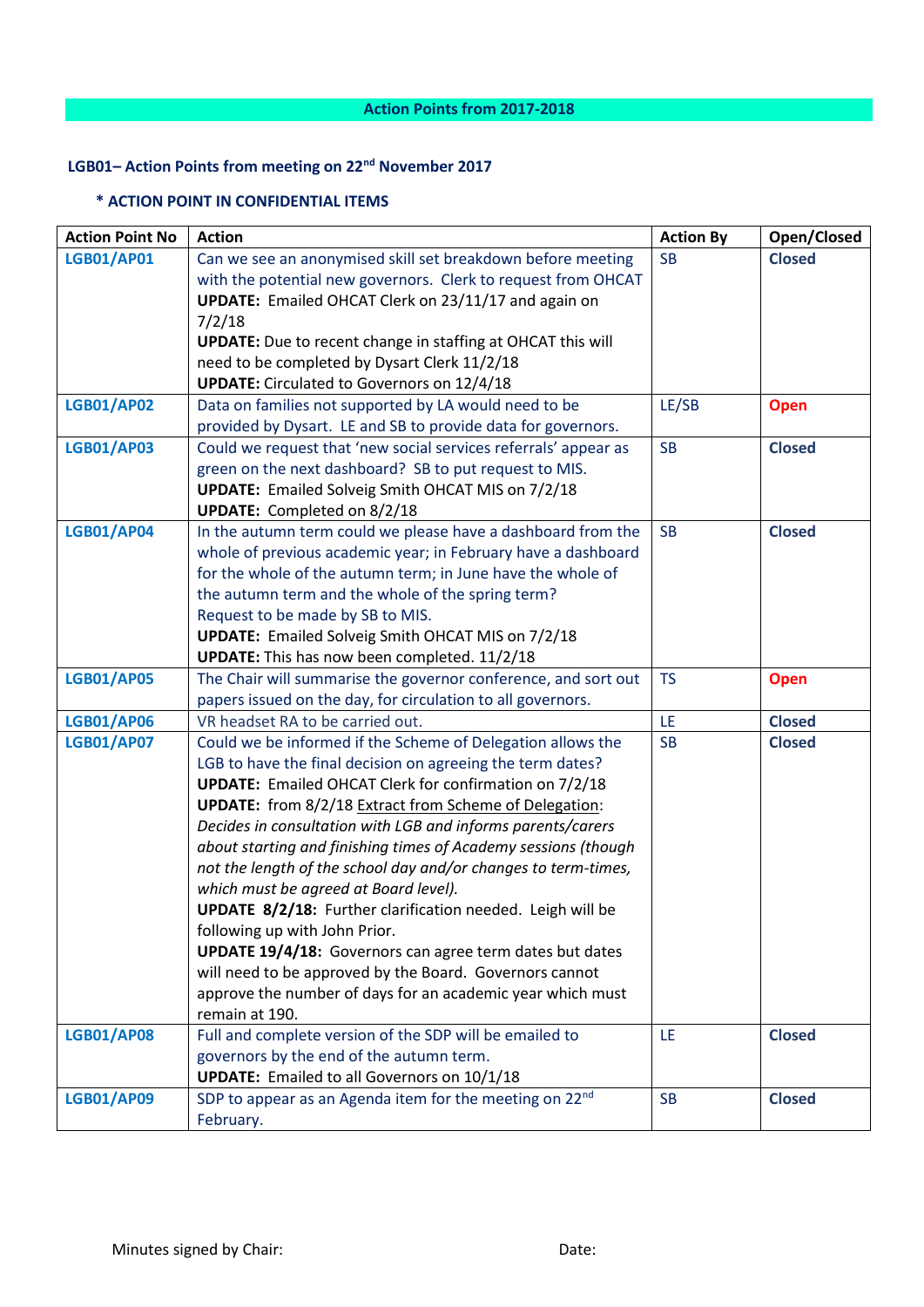## **Action Points from 2016-2017 which remain Open**

## **LGB03– Action Points from meeting on 8th June 2017**

### **\* ACTION POINT IN CONFIDENTIAL ITEMS**

| <b>Action Point No</b> | <b>Action</b>                                                                                                                                                                                                                                                                                                                                                                                                                                                                                                    | <b>Action By</b> | Open/Closed   |
|------------------------|------------------------------------------------------------------------------------------------------------------------------------------------------------------------------------------------------------------------------------------------------------------------------------------------------------------------------------------------------------------------------------------------------------------------------------------------------------------------------------------------------------------|------------------|---------------|
| LGB03/AP01             | Recruitment process for new governor to start immediately.                                                                                                                                                                                                                                                                                                                                                                                                                                                       | <b>SB</b>        | <b>Closed</b> |
|                        | <b>UPDATE 14/11/17:</b> Papers received from three potential<br>governors. Appointments for interviews to be arranged.<br>UPDATE 11/2/18: This is ongoing. We currently have four<br>interested parties.<br><b>UPDATE 19/4/18:</b> We had hoped to interview 2 prospective<br>governors on 23 <sup>rd</sup> April but one was not available. Interviews<br>will be rescheduled. Both candidates are already known to the<br>school and it is hoped that they will be able to attend the<br>meeting in June 2018. |                  |               |

## **LGB02– Action Points from meeting on 23rd February 2017**

#### **\* ACTION POINT IN CONFIDENTIAL ITEMS**

| <b>Action Point No</b> | <b>Action</b>                                                                                                                                                                | Open/Closed   |
|------------------------|------------------------------------------------------------------------------------------------------------------------------------------------------------------------------|---------------|
| <b>LGB02/AP05</b>      | Tablets being brought into school to be reviewed.                                                                                                                            | <b>Closed</b> |
|                        | This is something that we are considering being set up for later in the Summer term,                                                                                         |               |
|                        | date to be confirmed. However in light of the very recent cyber-attacks we need to                                                                                           |               |
|                        | be confident that this will not affect our systems, so the idea may have to be                                                                                               |               |
|                        | reviewed/held off for now.                                                                                                                                                   |               |
|                        | Update: Governor commented that this was more to do with a safeguarding issues                                                                                               |               |
|                        | and with parents/visitors bringing tablets into school.                                                                                                                      |               |
|                        | Following discussion it was AGREED that office staff would ask visitors to lock                                                                                              |               |
|                        | tablets away or leave in cars.                                                                                                                                               |               |
|                        | There was some further discussion about getting parental agreement at a whole                                                                                                |               |
|                        | school events, with the proviso that any videos/photos should not be used on the                                                                                             |               |
|                        | internet. It was NOTED that some students could be excluded from events if their                                                                                             |               |
|                        | images cannot be shared.                                                                                                                                                     |               |
|                        | GC – The Information Commissioners Office has produced guidance on videoing at                                                                                               |               |
|                        | school productions and have said that it is ok to do so.                                                                                                                     |               |
|                        | LE AGREED to investigate options of 'blocking out' software.                                                                                                                 |               |
|                        | Action point remains open.                                                                                                                                                   |               |
|                        | <b>UPDATE:</b> Due to the work load of the IT department over the summer and start of<br>the autumn term, this has been put on hold. This will now be a priority and will be |               |
|                        | reported on at the LGB in February 2018.                                                                                                                                     |               |
| <b>LGB02/AP06</b>      | Following some discussion it was AGREED that the 360 audit would be brought                                                                                                  | <b>Closed</b> |
|                        | to the next LGB and signed off.                                                                                                                                              |               |
|                        | There has not been the opportunity to complete this. With Emmet now in post                                                                                                  |               |
|                        | full time, LE is aiming for this to be completed by the Autumn term.                                                                                                         |               |
|                        | Action point remains open.                                                                                                                                                   |               |
|                        | <b>UPDATE:</b> This should be completed by the end of the Autumn term 2017 and                                                                                               |               |
|                        | will be reported on at the next LGB meeting in February 2018.                                                                                                                |               |
|                        | UPDATE 10/06/18: This will be tabled at the meeting on 12 <sup>th</sup> June 2108                                                                                            |               |
|                        |                                                                                                                                                                              |               |
| LGB02/AP11             | Governor self-evaluation to be revisited.                                                                                                                                    | <b>Open</b>   |
|                        | This remains open, no work completed on this so far.                                                                                                                         |               |
|                        | <b>Update:</b> $GC$ – it was suggested that contact be made with the NGA to move                                                                                             |               |
|                        | forward on this. It was AGREED to investigate this further.                                                                                                                  |               |
|                        | Action point remains open.                                                                                                                                                   |               |